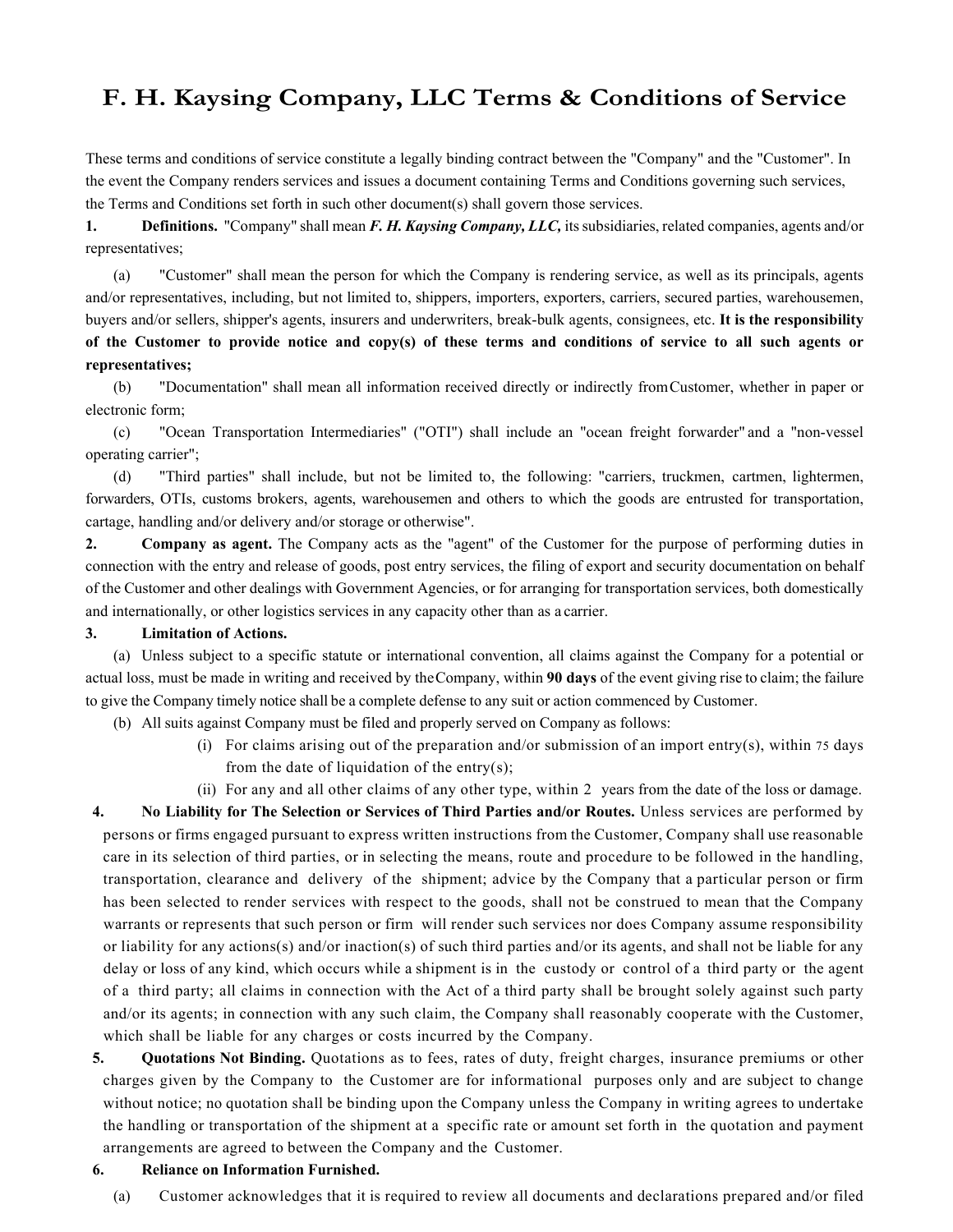with U.S. Customs & Border Protection, other Government Agency and/or third parties, and will immediately advise the Company of any errors, discrepancies, incorrect statements, or omissions on any declaration or other submission filed on Customers behalf;

(b) In preparing and submitting customs entries, export declarations, applications, security filings, documentation, delivery orders and/or other required data, the Company relies on the correctness of all documentation, whether in written or electronic format, and all information furnished by Customer; Customer shall use reasonable care to ensure the correctness of all such information and shall indemnify and hold the Company harmless from any and all claims asserted and/or liability or losses suffered by reason of the Customer's failure to disclose information or any incorrect, incomplete or false statement by the Customer or its agent, representative or contractor upon which the Company reasonably relied. The Customer agrees that the Customer has an affirmative non-delegable duty to disclose any and all information required to import, export or enter the goods.

(c) Customer acknowledges that it is required to provide verified weights obtained on calibrated, certified equipment of all cargo that is to be tendered to steamship lines and represents that Company is entitled to rely on the accuracy of such weights and to counter-sign or endorse it as agent of Customer in order to provide the certified weight to the steamship lines. The Customer agrees that it shall indemnify and hold the Company harmless from any and all claims, losses, penalties or other costs resulting from any incorrect or questionable statements of the weight provided by the Customer or its agent or contractor on which the Company relies.

(d) Customer acknowledges that it is required to advise Company in advance of its intention to tender hazardous material goods and that it will otherwise comply with all federal and international hazardous material regulations.

**7. Declaring Higher Value to Third Parties.** Third parties to whom the goods are entrusted may limit liability for loss or damage; the Company will request excess valuation coverage only upon specific written instructions from the Customer, which must agree to pay any charges therefore; in the absence of written instructions or the refusal of the third party to agree to a higher declared value, at Company's discretion, the goods may be tendered to the third party, subject to the terms of the third party's limitations of liability and/or terms and conditions of service.

**8. Insurance**. Unless requested to do so in writing and confirmed to Customer in writing, Company is under no obligation to procure insurance on Customer's behalf; in all cases, Customer shall pay all premiums and costs in connection with procuring requested insurance.

### **9. Disclaimers; Limitation of Liability.**

(a) Except as specifically set forth in these terms and conditions, Company makes no express or implied warranties in connection with its services;

(b) Customer may obtain insurance coverage for cargo loss or damage, up to the actual or declared value of the shipment or transaction, by requesting such coverage and agreeing to make payment therefor, which request must be confirmed in writing by the Company prior to rendering services for the covered transaction(s).

(c) In all events, the Company's liability shall be limited to the following:

(i) where the claim arises from activities other than those relating to customs business, \$50.00 per shipment or transaction, or

(ii) where the claim arises from activities relating to "Customs business," \$50.00 per entry or the amount of brokerage fees paid to Company for the entry, whichever is less;

(d) In no event shall Company be liable or responsible for consequential, indirect, incidental, statutory or punitive damages, even if it has been put on notice of the possibility of such damages, or for the acts of third parties.

With respect to domestic transportation, Company shall not be liable for a motor carrier's failure to maintain insurance or for the accuracy of any documentation furnished by a motor carrier to Company or Customer evidencing said coverage.

**10. Advancing Money.** All charges must be paid by Customer in advance unless the Company agrees in writing to extend credit to customer; the granting of credit to a Customer in connection with a particular transaction shall not be considered a waiver of this provision by the Company.

**11. Indemnification/Hold Harmless.** The Customer agrees to indemnify, defend, and hold the Company harmless from any claims and/or liability, fines, penalties and/or attorneys' fees arising from the importation or exportation of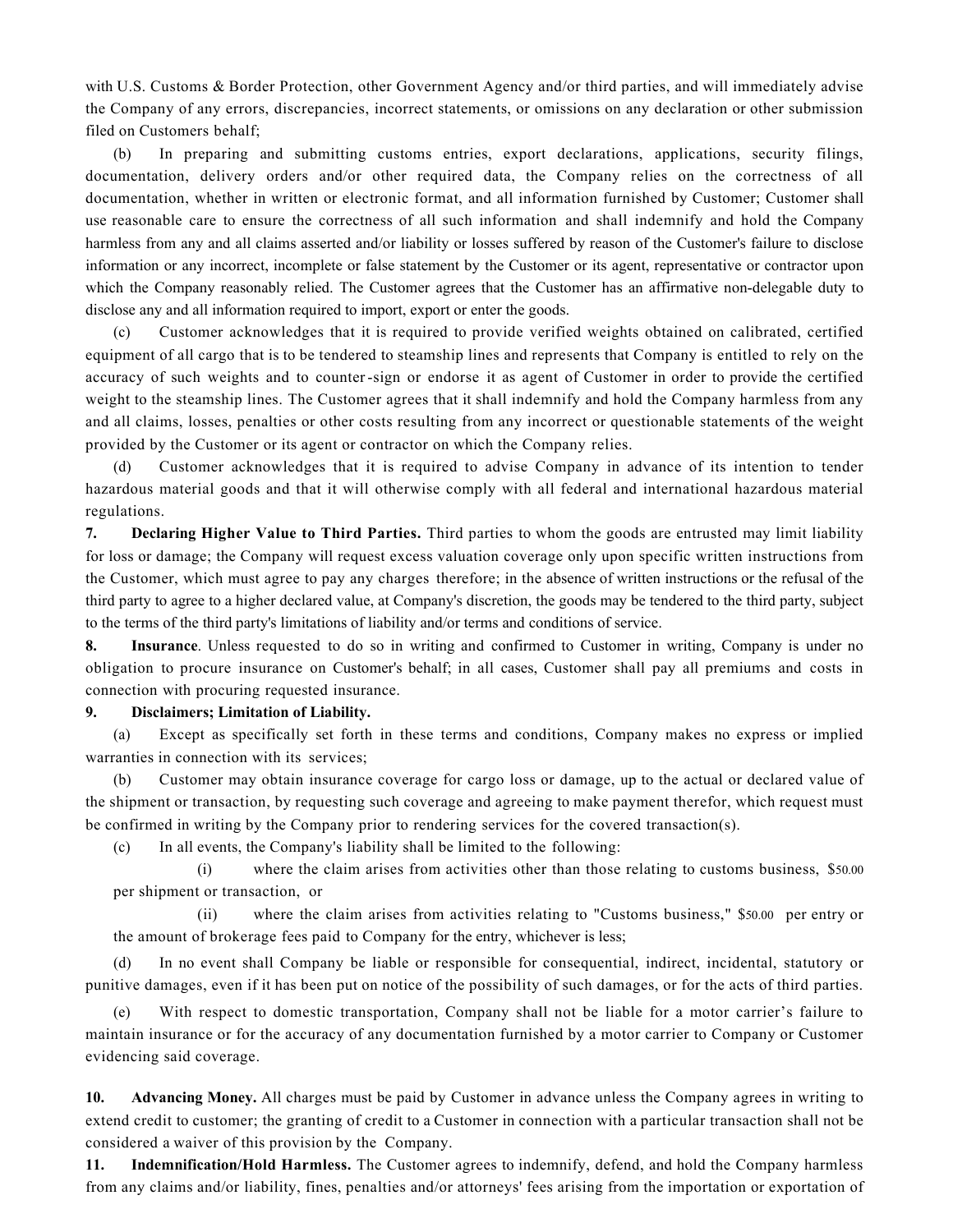customers merchandise and/or any conduct of the Customer, including but not limited to the inaccuracy of entry, export or security data supplied by Customer or its agent or representative, which violates any Federal, State and/or other laws, and further agrees to indemnify and hold the Company harmless against any and all liability, loss, damages, costs, claims, penalties, fines and/or expenses, including but not limited to reasonable attorney's fees, which the Company may hereafter incur, suffer or be required to pay by reason of such claims; in the event that any claim, suit or proceeding is brought against the Company, it shall give notice in writing to the Customer by mail at its address on file with the Company.

**12. C.O.D. or Cash Collect Shipments.** Company shall use reasonable care regarding written instructions relating to "Cash/Collect on Deliver (C.O.D.)" shipments, bank drafts, cashier's and/or certified checks, letter(s) of credit and other similar payment documents and/or instructions regarding collection of monies but shall not have liability if the bank or consignee refuses to pay for the shipment.

**13. Costs of Collection.** In any dispute involving monies owed to Company, the Company shall be entitled to all costs of collection, including reasonable attorney's fees and interest at 15 % per annum or the highest rate allowed by law, whichever is less unless a lower amount is agreed to by Company.

## **14. General Lien and Right To Sell Customer's Property.**

(a) Company shall have a continuing lien on any and all property and documents relating thereto of Customer coming into Company's actual or constructive possession, custody or control or enroute, which lien shall survive delivery, for all charges, expenses or advances owed to Company with regard to the shipment on which the lien is claimed, a prior shipment(s) and/or both. Customs duties, transportation charges, and related payments advanced by the Company shall be deemed paid in trust on behalf of the Customer and treated as pass through payments made on behalf of the Customer for which the Company is acting as a mere conduit.

(b) Company shall provide written notice to Customer of its intent to exercise such lien, the exact amount of monies due and owing, as well as any on -going storage or other charges; Customer shall notify all parties having an interest in its shipment(s) of Company's rights and/or the exercise of such lien.

(c) Unless, within thirty days of receiving notice of lien, Customer posts cash or letter of credit at sight, or, if the amount due is in dispute, an acceptable bond equal to 110% of the value of the total amount due, in favor of Company, guaranteeing payment of the monies owed, plus all storage charges accrued or to be accrued, Company shall have the right to sell such shipment(s) at public or private sale or auction and any net proceeds remaining thereafter shall be refunded to Customer.

**15. No Duty To Maintain Records For Customer.** Customer acknowledges that pursuant to Sections 508 and 509 of the Tariff Act, as amended, (19 USC §1508 and 1509) it has the duty and is solely liable for maintaining all records required under the Customs and/or other Laws and Regulations of the United States; unless otherwise agreed to in writing, the Company shall only keep such records that it is required to maintain by Statute(s) and/or Regulation(s), but not act as a "recordkeeper" or "recordkeeping agent" for Customer.

**16. Obtaining Binding Rulings, Filing Protests, etc**. Unless requested by Customer in writing and agreed to by Company in writing, Company shall be under no obligation to undertake any pre- or post-Customs release action, including, but not limited to, obtaining binding rulings, advising of liquidations, filing of petition(s) and/or protests, etc.

**17. No Duty To Provide Licensing Authority.** Unless requested by Customer in writing and agreed to by the Company in writing, Company shall not be responsible for determining licensing authority or obtaining any license or other authority pertaining to the export from or import into the United States.

**18. Preparation and Issuance of Bills of Lading.** Where Company prepares and/or issues a bill of lading, Company shall be under no obligation to specify thereon the number of pieces, packages and/or cartons, etc.; unless specifically requested to do so in writing by Customer or its agent and Customer agrees to pay for same, Company shall rely upon and use the cargo weight supplied by Customer.

**19. No Modification or Amendment Unless Written.** These terms and conditions of service may only be modified, altered or amended in writing signed by both Customer and Company; any attempt to unilaterally modify, alter or amend same shall be null and void.

**20. Compensation of Company.** The compensation of the Company for its services shall be included with and is in addition to the rates and charges of all carriers and other agencies selected by the Company to transport and deal